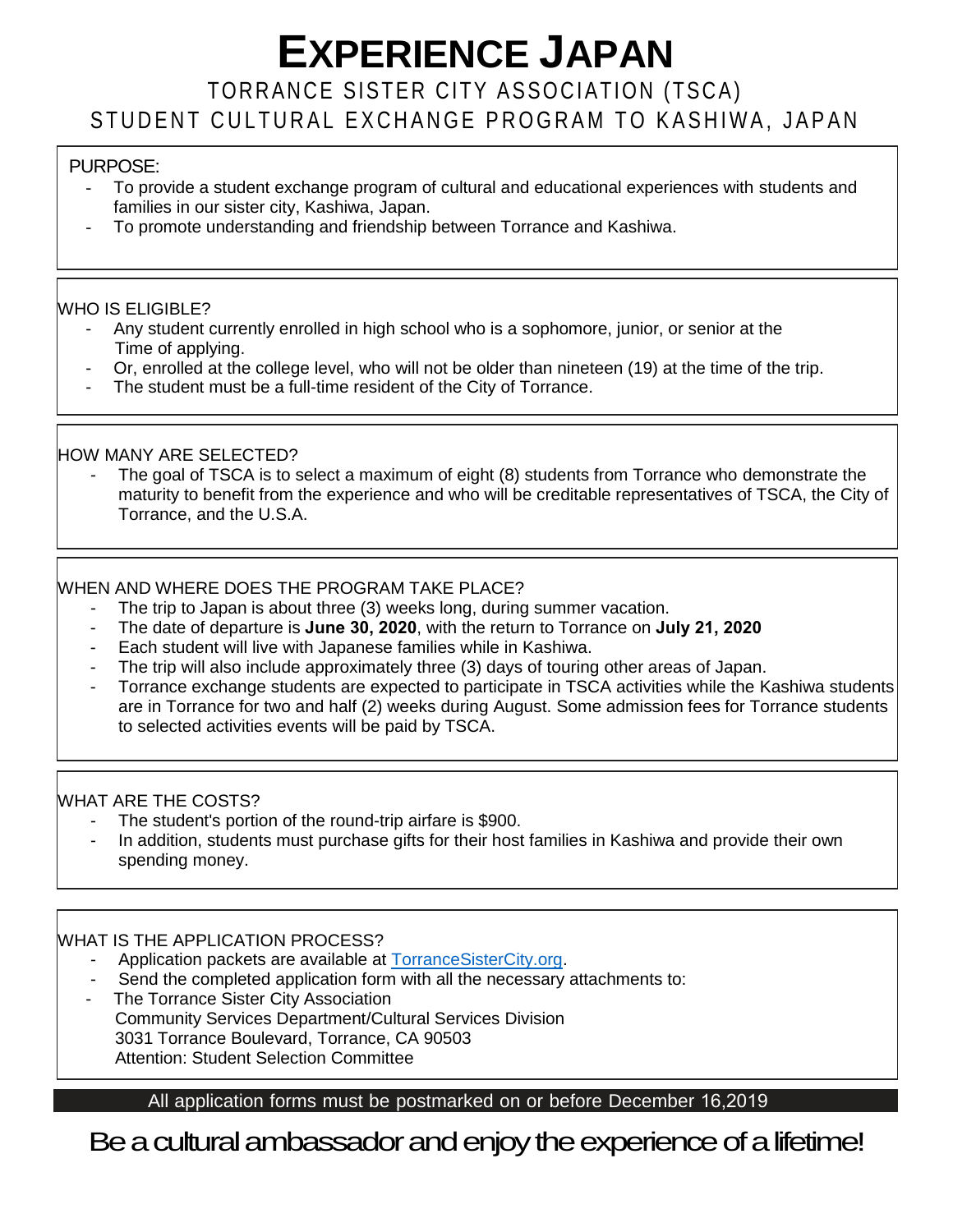# TORRANCE SISTER CITY ASSOCIATION (TSCA) STUDENT CULTURAL EXCHANGE PROGRAM DETAILS

A. **WHAT** The 2020 student cultural exchange program with Kashiwa, Japan.

#### B. **HISTORICAL BACKGROUND**

Torrance and its sister city, Kashiwa, Japan, have had many rewarding civic, educational, and cultural exchanges since February 20, 1973, when the two cities became affiliated. Under this program, over the past forty-six years, the Torrance Sister City Association has sponsored hundreds of exchange students.

#### C. **QUALIFICATIONS**

- 1. At the time of application, the student must be enrolled as a sophomore, junior or senior in high school, or enrolled full-time in a college or university. (19-year old maximum age at the time of the trip.)
- 2. The student must be a full-time resident of the City of Torrance.
- 3. The student must be mature enough to benefit from the experience and be a creditable representative of the Torrance Sister City Association, the City of Torrance, and the United States of America.
- 4. The applicant must be a student in good academic standing at his/her school.
- 5. The student must be interested in learning about Japanese customs, culture, and language. **This trip is far more than a vacation in a foreign country; it's a cultural experience!**
- 6. If selected, the student's family **must** be able to host a Kashiwa student in their home for 10-12 days during August.

#### D. **EXPECTATIONS OF ALL APPLICANTS**

- 1. Each applicant and his/her family are expected to attend an Alumni Reunion potluck luncheon hosted by the TSCA on **Saturday, January 11, 2020**. At this luncheon the applicants and their families will meet many TSCA members, including former exchange students, and learn more about the student exchange program.
- 2. Each applicant and his/her parents will be interviewed by the Student Selection Committee on Saturday, **January 18, 2020, or Saturday, January 25, 2020,** beginning at 8 a.m.
- 3. Each applicant is expected to participate in TSCA scheduled activities during January, February, and March.
- 4. Each applicant's family is **required** to submit a TSCA family membership application and dues of \$40.00 when the student applies for the Exchange Program. Make check payable to: TSCA.

#### E. **EXPECTATIONS OF SELECTED STUDENTS**

1. Each student and his/her parents must participate in Bunka Sai, a festival of Japanese culture (the major fund-raising event for TSCA) on **April 17, 18 and 19, 2020** (Friday evening, Saturday and Sunday)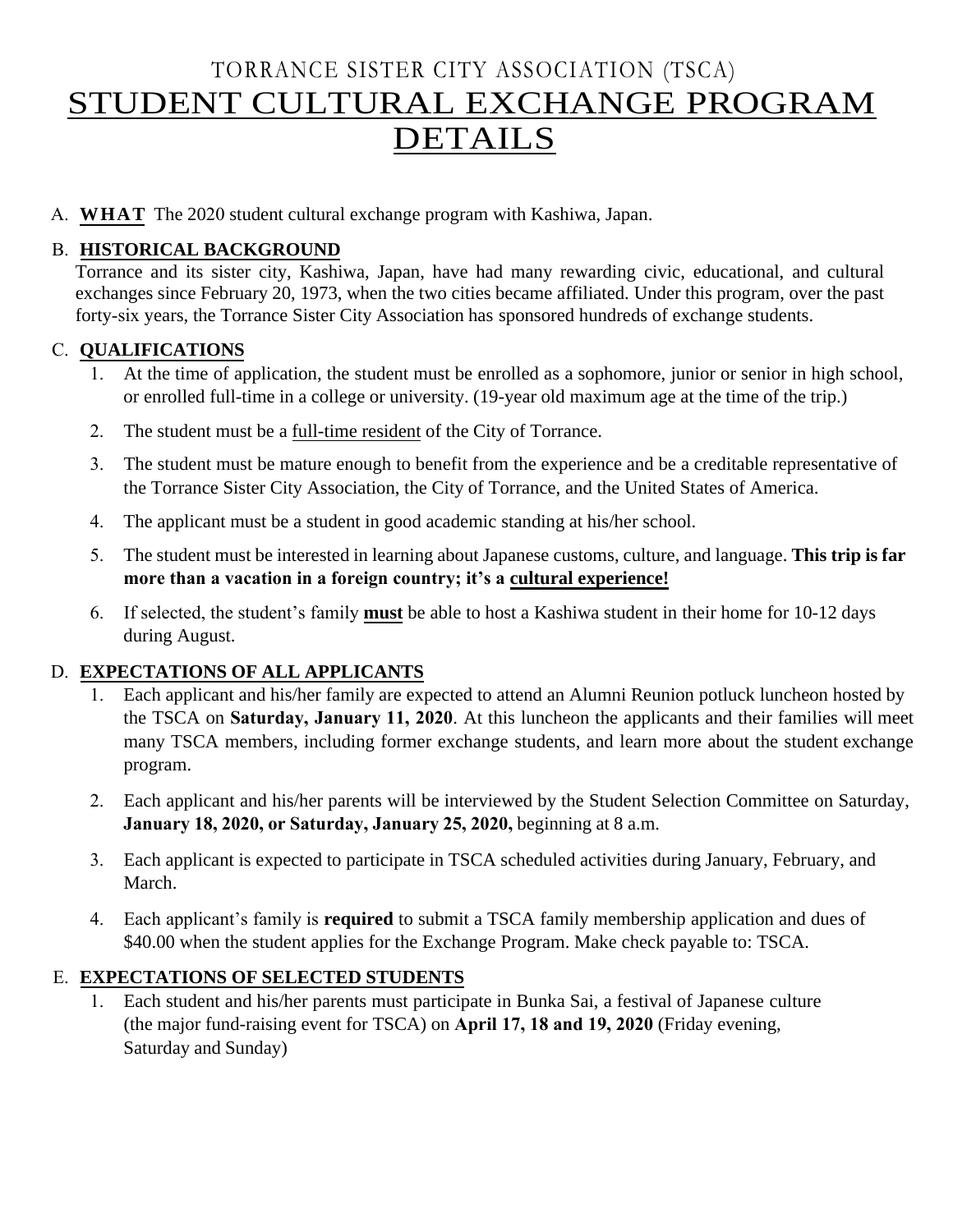- 2. Prior to departing for Japan, each student shall attend a minimum of eight orientation meetings which cover the language, customs, clothing, protocol, etiquette, behavior, etc. in Japan, as well as facts about the City of Torrance. (If a selected student fails to participate in the TSCA activities or does not attend Bunka-Sai or the orientation meetings, he/she may be dropped from the program.)
- 3. Each student shall participate in activities planned for the Kashiwa exchange students visiting Torrance in August. Admission costs for students to activity events will be paid by TSCA.
- 4. Each student and his/her parents shall sign an Agreement concerning their obligations, a letter of permission to participate in the program, and a medical release form.

#### F. **FINANCIAL OBLIGATIONS**

- 1. The student's portion of the airfare shall be \$900, payable in two checks (\$450) at the first and last orientation session.
- 2. The TSCA is to provide the balance of the airfare costs and all expenses related to the three-day tour of other areas in Japan.
- 3. The student shall provide his/her own spending money during the three-week stay in Japan, as well as gifts for their host families.
- 4. The student **must** possess a current, valid **passport** at least 60 days before leaving for Japan. If a visa is also required, the student is responsible for obtaining such visa.

#### G. **PROCEDURE FOR SELECTION**

- 1. The TSCA Student Selection Committee will review all applications.
- 2. The applicants and their families shall attend the Alumni Reunion potluck lunch on **January 11, 2020.**
- 3. The Committee will interview applicants and their parents on **Saturday, January 18, 2020, and January 25, 2020.**
- 4. On a mutually convenient date after the interview, a committee member(s) will conduct a home visit interview with each applicant and his/her family, in February 2020.
- 5. The applicants shall participate in all the scheduled activities during January, February and March.
- 6. Final selections will be made by the Committee in **March 2020.**

#### H. **CRITERIA FOR STUDENT SELECTION**

- 1. A sincere interest in Japanese culture, language and customs.
- 2. A willingness to participate in TSCA pre-selection activities.
- 3. Good citizenship.
- 4. The ability to handle new or stressful situations gracefully.
- 5. The ability to get along with others and work together.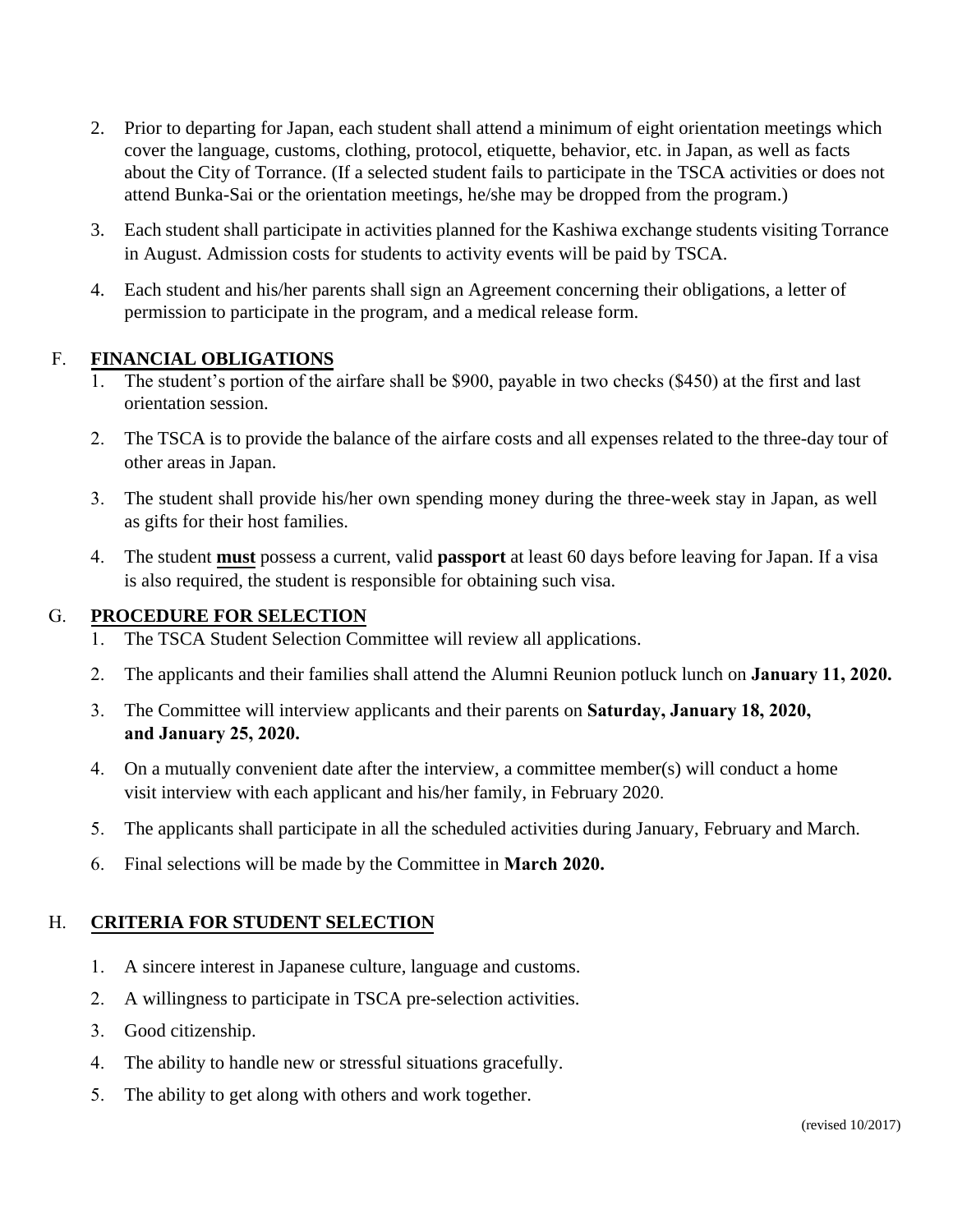# TORRANCE SISTER CITY ASSOCIATION (TSCA) STUDENT CULTURAL EXCHANGE PROGRAM APPLICATION FORM

### **INSTRUCTIONS**

#### SUBMIT THE FOLLOWING, IN ADDITION TO THIS FORM, Postmarked on or before **Monday, December 16, 2019**

- 1. A one-paged **typed**, **signed** letter from the **applicant** stating why he/she wants to participate in this program and how he/she expects to benefit from it.
- 2. A one-paged **typed**, **signed** letter from the applicant's **parents** stating why they recommend their child for this program and how they will support their child's participation in this program.
- 3. A current **wallet size photo of you** only. Put full name and school on back. This photo will not be returned.
- 4. One recommendation form (attached), completed and mailed in by a **teacher**.
- 5. One recommendation form (attached), completed and mailed in by a **community person who is not a relative**.

\*The applicant is to provide a stamped envelope to those completing the recommendation forms addressed to:

> Torrance Sister City Association c/o Community Services Department/Cultural Services Division 3031 Torrance Blvd. Torrance, CA 90503 Attention: Student Selection Committee *\*Must be postmarked on or before Monday, December 16, 2019.***Print clearly or type**

| AGE ___________________________DATE OF BIRTH ___________________HOME and CELL # ______________________________ |  |
|----------------------------------------------------------------------------------------------------------------|--|
|                                                                                                                |  |
|                                                                                                                |  |
|                                                                                                                |  |
|                                                                                                                |  |
|                                                                                                                |  |
|                                                                                                                |  |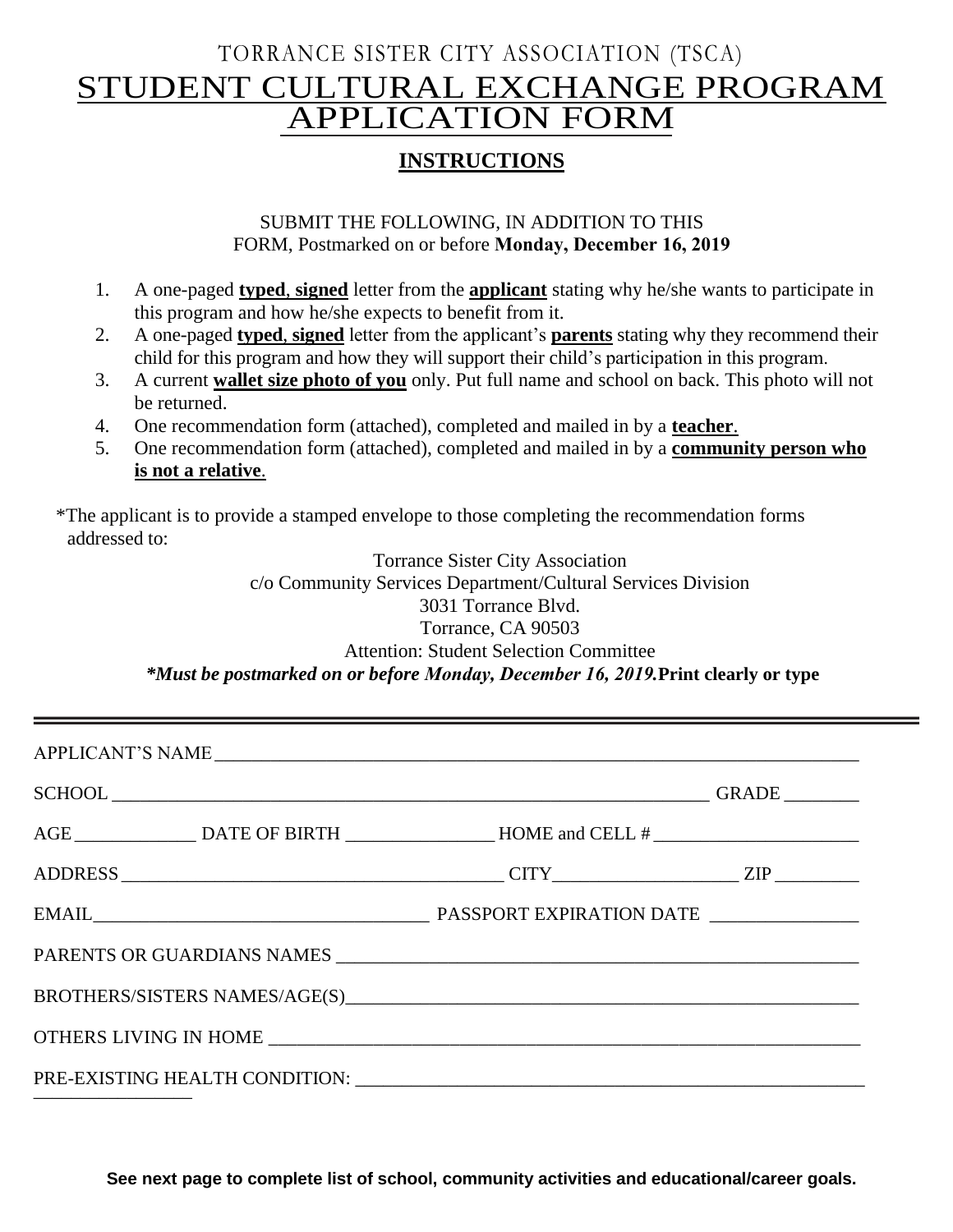### **1. SCHOOL ACTIVITIES**

(Clubs, Sports etc., leadership positions and number of years involved, including current year.)

| <b>Clubs</b> | Years   Sports | Years   Other | <b>Years</b> |
|--------------|----------------|---------------|--------------|
|              |                |               |              |
|              |                |               |              |
|              |                |               |              |
|              |                |               |              |
|              |                |               |              |
|              |                |               |              |
|              |                |               |              |
|              |                |               |              |
|              |                |               |              |

### 2. COMMUNITY ACTIVITIES

(Church, Sports, Volunteer Work, etc. and years involved)

| <b>Activity</b> | <b>Years</b>   Activity | Years   Activity | Years |
|-----------------|-------------------------|------------------|-------|
|                 |                         |                  |       |
|                 |                         |                  |       |
|                 |                         |                  |       |
|                 |                         |                  |       |
|                 |                         |                  |       |
|                 |                         |                  |       |
|                 |                         |                  |       |
|                 |                         |                  |       |
|                 |                         |                  |       |
|                 |                         |                  |       |

## 3. EDUCATIONAL/CAREER GOALS

# 4. OTHER INFORMATION/HONORS & AWARDS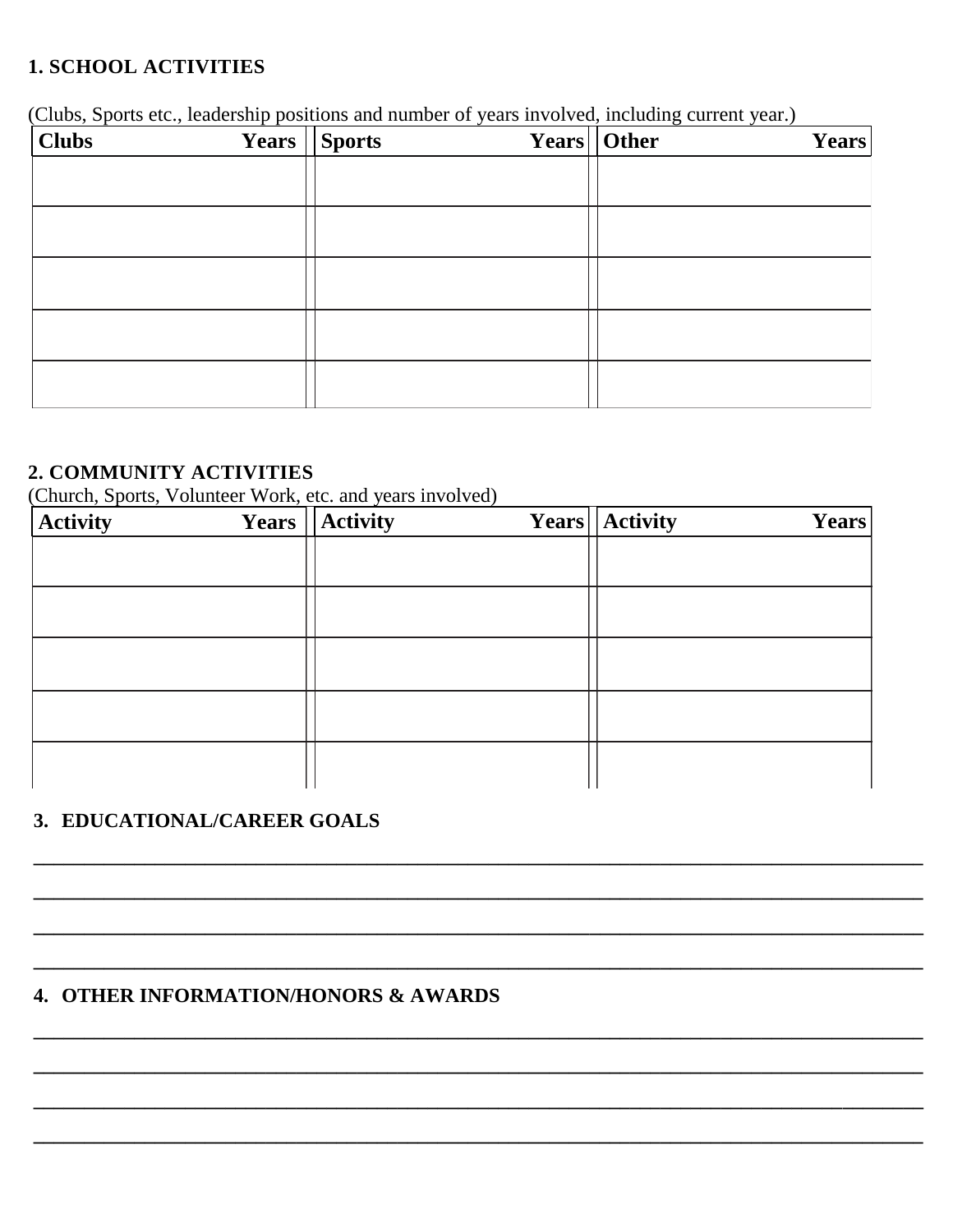# TORRANCE SISTER CITY ASSOCIATION (TSCA) STUDENT CULTURAL EXCHANGE PROGRAM RECOMMENDATION FORM DIRECTIONS:

Please rate the applicant in all areas, by checking the appropriate box. Your ratings and comments will be kept confidential. Please make additional comments explaining your ratings. This form must be postmarked on or before **Monday, December 16, 2019** in an addressed, stamped envelope provided by the applicant. Thank you very much for taking the time to do this for the student.

APPLICANT'S NAME: \_\_\_\_\_\_\_\_\_\_\_\_\_\_\_\_\_\_\_\_\_\_\_\_\_\_\_\_\_\_\_\_\_\_\_\_\_\_\_\_\_\_\_\_\_\_\_\_ SCHOOL/GRADE \_\_\_\_\_\_\_\_\_\_

| <b>Areas</b>                                                     | <b>Outstanding</b> | Above Avg. | Average | <b>Below Avg.</b> | Not observed |
|------------------------------------------------------------------|--------------------|------------|---------|-------------------|--------------|
| 1. Maturity and judgment                                         |                    |            |         |                   |              |
| Sense of responsibility<br>2.                                    |                    |            |         |                   |              |
| Motivation to do well<br>3.                                      |                    |            |         |                   |              |
| Leadership<br>4.                                                 |                    |            |         |                   |              |
| Emotional stability under stress<br>5.                           |                    |            |         |                   |              |
| Consideration of others and tact<br>6.                           |                    |            |         |                   |              |
| Genuine interest in people<br>7.<br>(vs. self-promotion motives) |                    |            |         |                   |              |
| Intellectual curiosity<br>8.<br>(openness to new ideas)          |                    |            |         |                   |              |
| 9. Depth of understanding                                        |                    |            |         |                   |              |
| 10. Oral communication<br>(in general)                           |                    |            |         |                   |              |
| 11. Speaking before large groups                                 |                    |            |         |                   |              |

How would you recommend this student? (Circle the appropriate response).

| <b>Without Reservations</b> | <b>Very Strongly</b> | <b>Strongly</b> | <b>With Reservations</b> | <b>Not At All</b> |
|-----------------------------|----------------------|-----------------|--------------------------|-------------------|
| Print Name:                 |                      |                 |                          |                   |
| Position/Relationship:      |                      |                 |                          |                   |

*(See next page for balance of recommendation form)*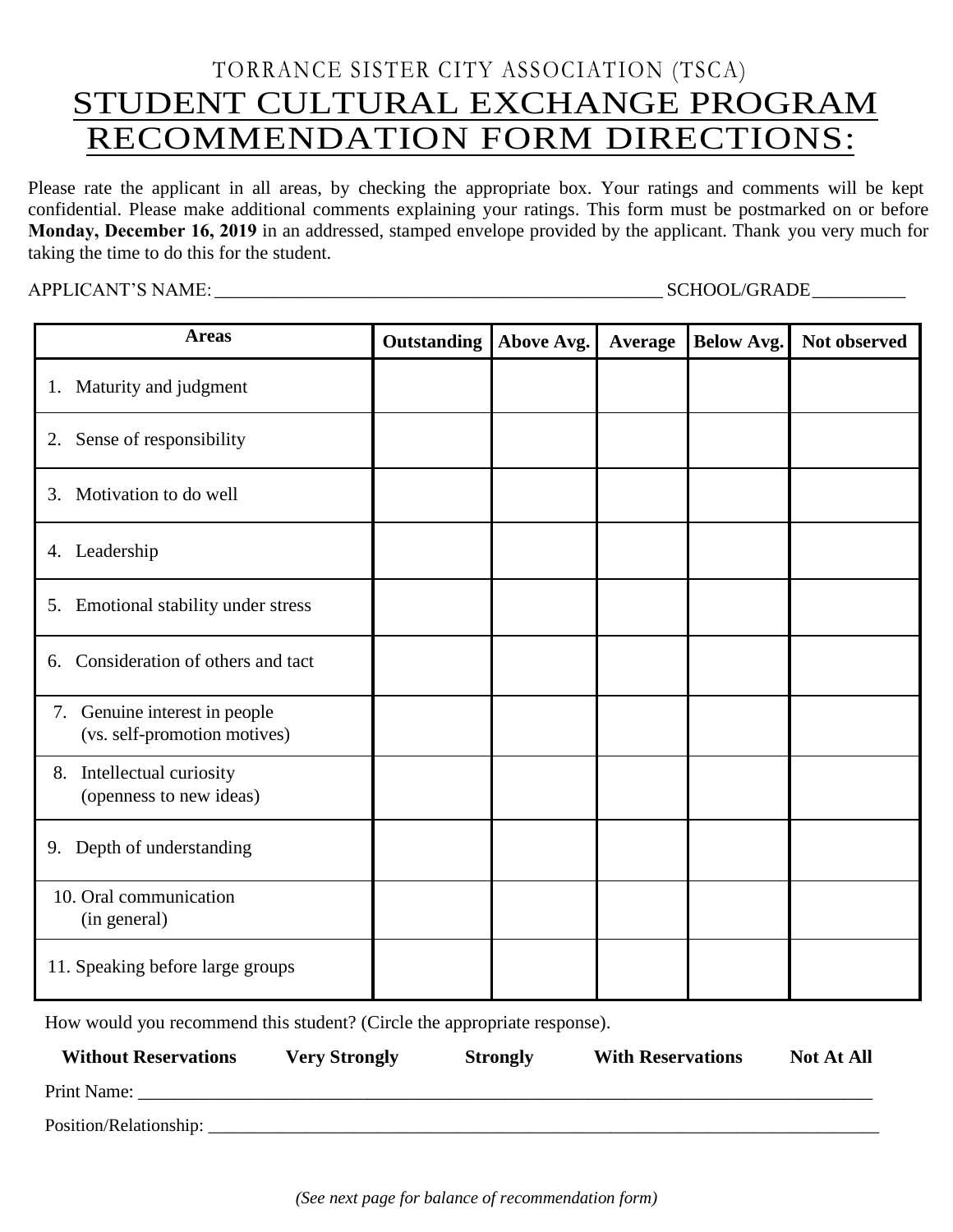| 12. What are the student's strengths in terms of representing his/her community? |  |  |
|----------------------------------------------------------------------------------|--|--|
|                                                                                  |  |  |

 $\overline{\phantom{0}}$ 

<u> 1989 - Andrea Albert III, martin a</u>

<u> 1980 - Jan Stein Stein Stein Stein Stein Stein Stein Stein Stein Stein Stein Stein Stein Stein Stein Stein S</u>

13. What are this student's weaknesses?

14. How well do you know this student?

15. How long have you known this student?

Additional comments: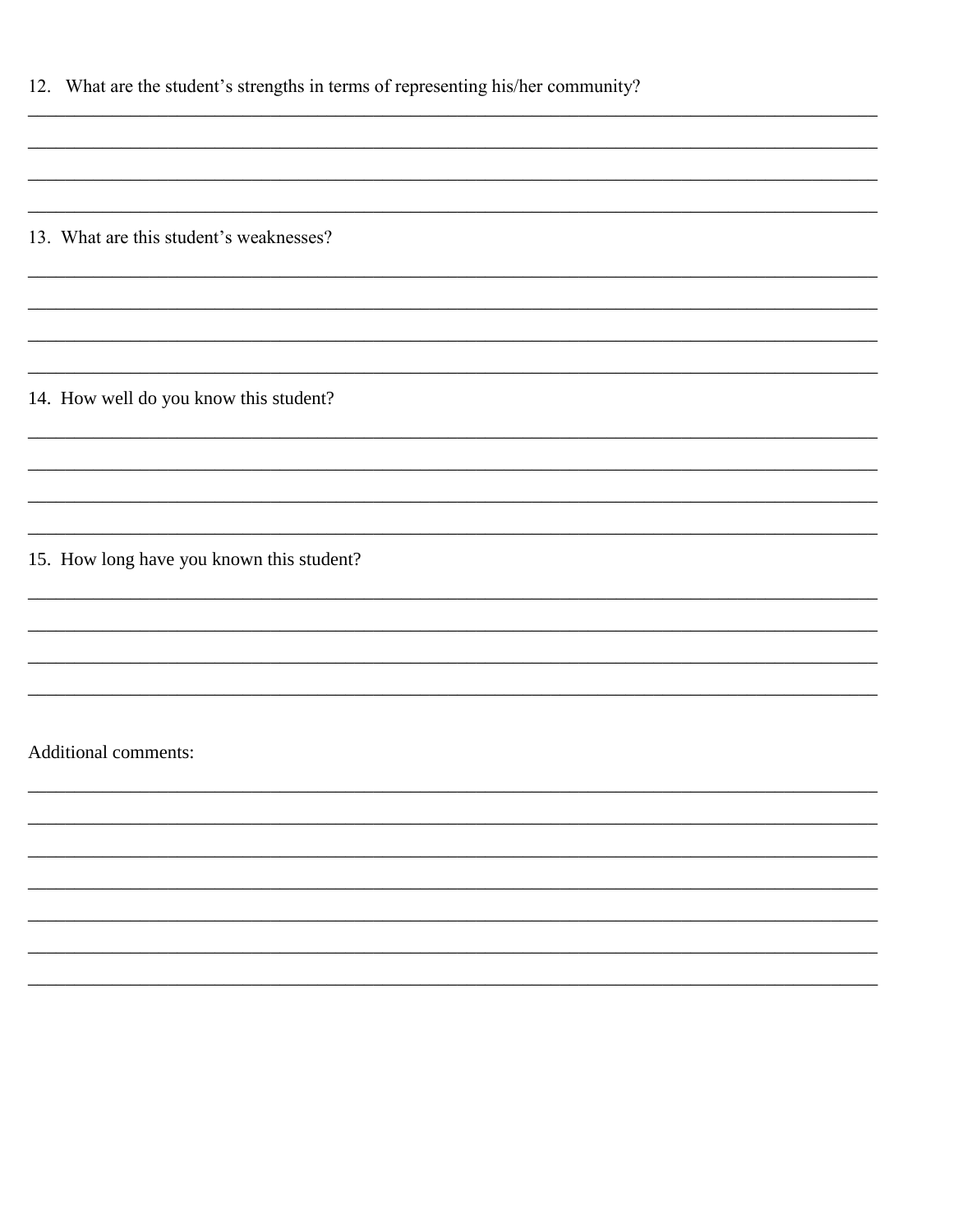# TORRANCE SISTER CITY ASSOCIATION (TSCA) STUDENT CULTURAL EXCHANGE PROGRAM RECOMMENDATION FORM DIRECTIONS:

Please rate the applicant in all areas, by checking the appropriate box. Your ratings and comments will be kept confidential. Please make additional comments explaining your ratings. This form must be postmarked on or before **Monday, December 16, 2019,** in an addressed, stamped envelope provided by the applicant. Thank you very much for taking the time to do this for the student.

APPLICANT'S NAME: \_\_\_\_\_\_\_\_\_\_\_\_\_\_\_\_\_\_\_\_\_\_\_\_\_\_\_\_\_\_\_\_\_\_\_\_\_\_\_\_\_\_\_\_\_\_\_\_ SCHOOL/GRADE \_\_\_\_\_\_\_\_\_\_

| <b>Areas</b>                                                   | <b>Outstanding</b> | Above Avg. | Average | <b>Below Avg.</b> | Not observed |
|----------------------------------------------------------------|--------------------|------------|---------|-------------------|--------------|
| 12. Maturity and judgment                                      |                    |            |         |                   |              |
| 13. Sense of responsibility                                    |                    |            |         |                   |              |
| 14. Motivation to do well                                      |                    |            |         |                   |              |
| 15. Leadership                                                 |                    |            |         |                   |              |
| 16. Emotional stability under stress                           |                    |            |         |                   |              |
| 17. Consideration of others and tact                           |                    |            |         |                   |              |
| 18. Genuine interest in people<br>(vs. self-promotion motives) |                    |            |         |                   |              |
| 19. Intellectual curiosity<br>(openness to new ideas)          |                    |            |         |                   |              |
| 20. Depth of understanding                                     |                    |            |         |                   |              |
| 21. Oral communication<br>(in general)                         |                    |            |         |                   |              |
| 22. Speaking before large groups                               |                    |            |         |                   |              |

How would you recommend this student? (Circle the appropriate response).

| <b>Without Reservations</b> | <b>Very Strongly</b>                                                                                                  | <b>Strongly</b> | <b>With Reservations</b> | <b>Not At All</b> |
|-----------------------------|-----------------------------------------------------------------------------------------------------------------------|-----------------|--------------------------|-------------------|
| Print Name                  | <u> 1980 - Johann Stoff, deutscher Stoff, der Stoff, der Stoff, der Stoff, der Stoff, der Stoff, der Stoff, der S</u> |                 |                          |                   |
|                             |                                                                                                                       |                 |                          |                   |

*(See next page for balance of recommendation form)*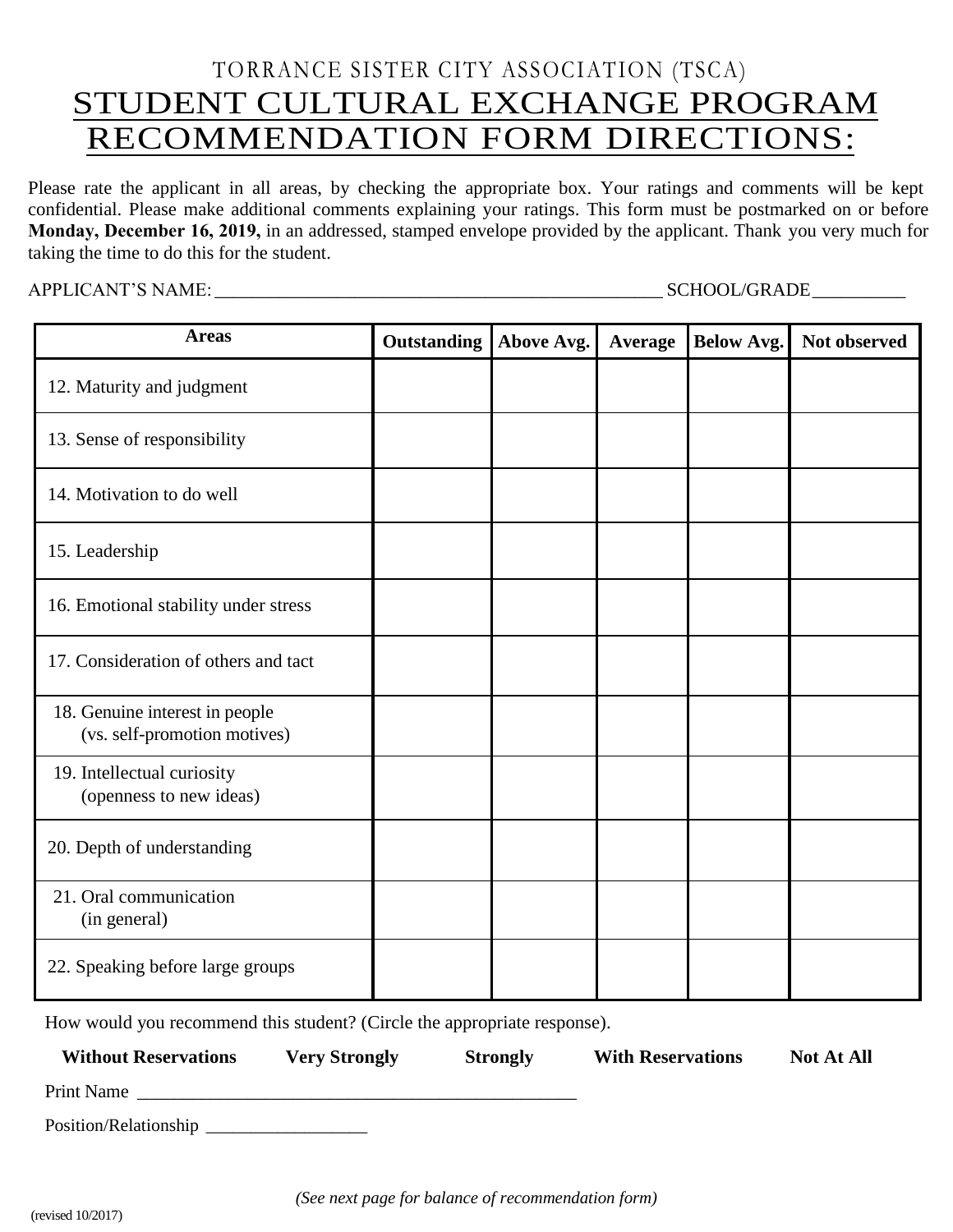| 12. What are the student's strengths in terms of representing his/her community? |  |  |
|----------------------------------------------------------------------------------|--|--|
|                                                                                  |  |  |

13. What are this student's weaknesses?

14. How well do you know this student?

15. How long have you known this student?

Additional comments: